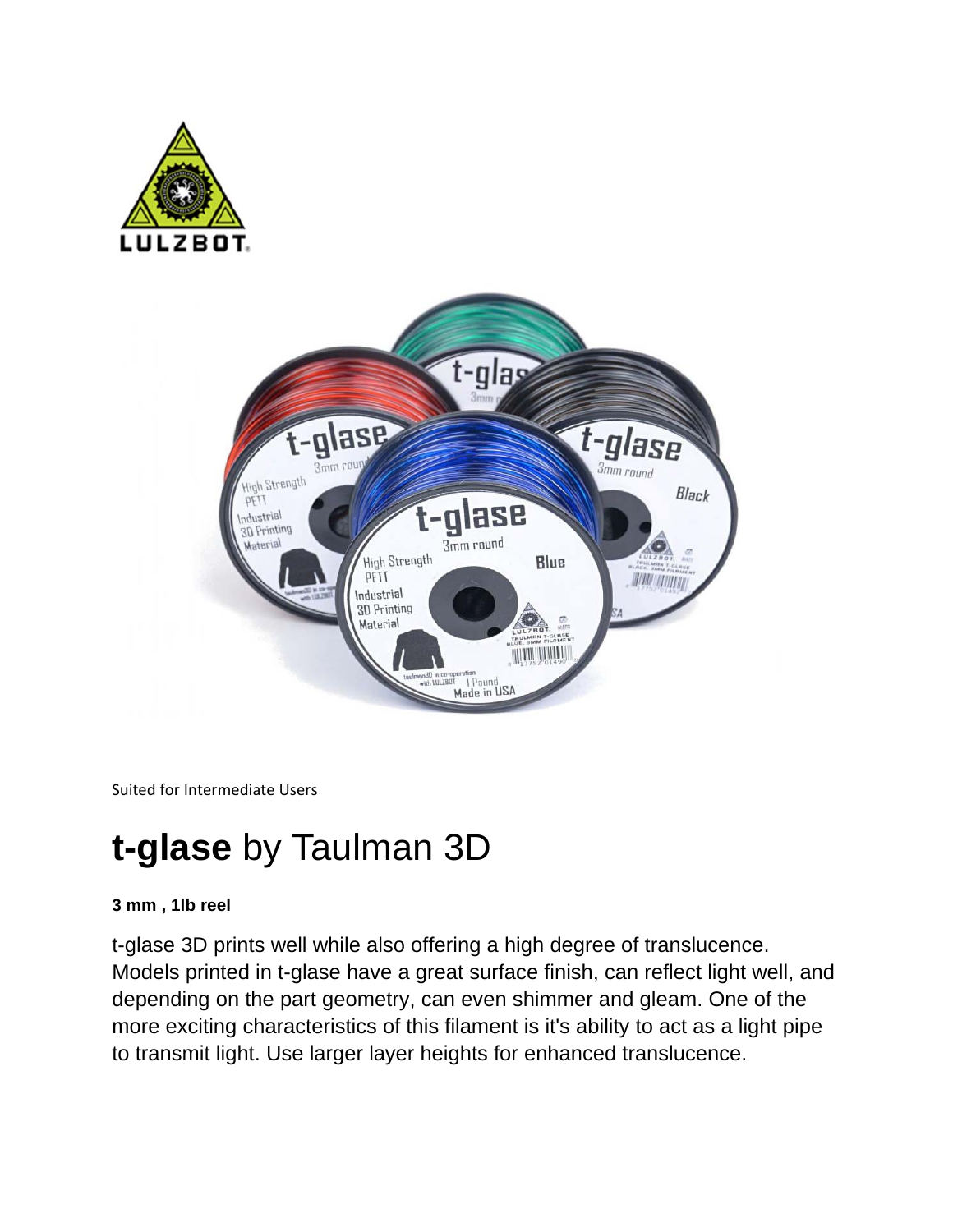## PRODUCT ALERT (3)

Printing Performance Recommendation:

One of best characteristics of t-glase is its optical properties (translucence and light-pipes). Printing with a tool head with a larger nozzle diameter (0.50mm) is preferred. If the optical properties are not the important characteristic tglase prints well with either nozzle diameter (0.35mm/0.50mm).

Print Surface Recommendation:

Applying a glue stick (such as Elmer's® brand) directly to the print surface before starting your LulzBot 3D printer is strongly recommended for increased printed object adhesion.

Packaging Note:

Reel diameter and packaging style may vary based on color selection. Filament weight remains the same.

*Works with:* LulzBot Mini, LulzBot TAZ 6, LulzBot TAZ 5, LulzBot TAZ 1- 4, LulzBot TAZ/Mini Aerostruder, LulzBot TAZ Dual Extruder, LulzBot TAZ FlexyDually, LulzBot Hexagon, LulzBot TAZ 6 Hexagon, LulzBot TAZ 5 Hexagon, LulzBot TAZ 1-4 Budaschnozzle, LulzBot Budaschnozzle

Support: t-glase, 3mm Filament, 1lb Reel (Taulman)



Colors